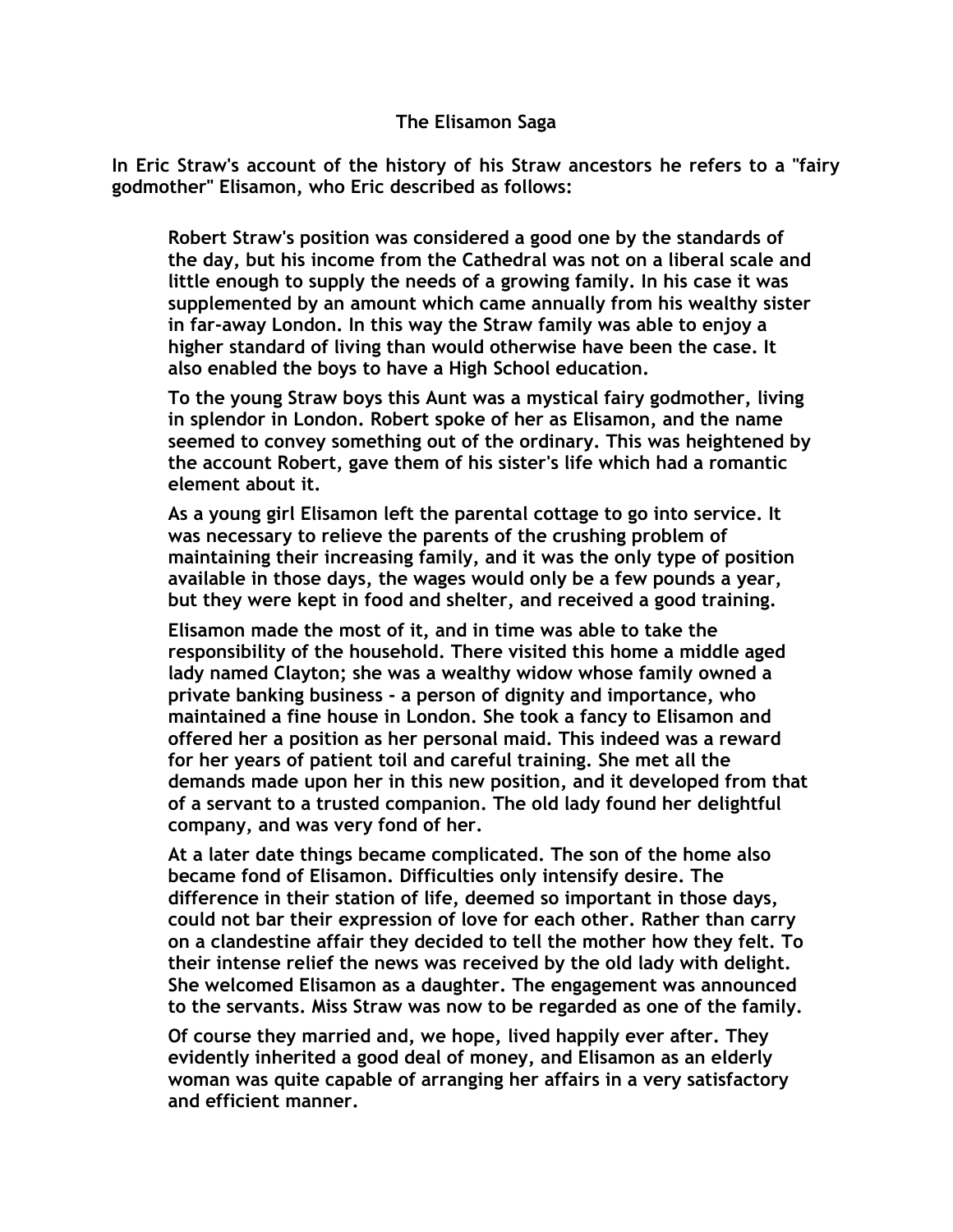**The Robert Straw referred to at the beginning of Eric's account was my great-great grandfather. He was born in 1786 and moved to Lincoln with his parents about 1790. He initially lived within the St Marks Parish of the city where he married and produced 7 children, who included my great grandfather Thomas Straw (1828). As well as supplementing the family income annually, Elisamon helped Thomas (1828) substantially when he obtained an apprenticeship as a draper at Stamford in 1845.**

**When Thomas Straw (1828), decided to take his bride Emily Osborn to Australia in 1853, Elisamon helped again by providing a passage in the ship "John Barrow" as a wedding gift. Later in his story Eric tells of Thomas and Emily visiting her in London just prior to them embarking for the voyage and describes her at that time as an elderly aunt.**

**This legendary fairy godmother Elisamon has obviously meant a great deal to the Straw family over several generations and her story has inspired many to use this uncommon name (or variations of it) for their offspring.** 

**Although Eric has described Elisamon as a sister of Robert Straw (1786) no record of her birth, marriage or death has been found in my research into the Straw family history. I have therefore written this "Elisamon Saga" to provide some detail of my search to find the original Elisamon.**

**I have no doubt that as described by Eric, this legendary Elisamon existed, however although birth details for six of Robert Straw's (1876) siblings exist in various Lincoln parish church records, an extensive search of the original church records by my second cousin Ian Straw has failed to find any mention of Elisamon.**

**Eric would have heard the story about Elisamon as a young boy from his grandfather Thomas Straw (1828), before he died in 1894, or from his father Frederick Straw (1850) who died in 1937. He didn't write the story until about 1960. Consequently the story has been handed down through various generations and with the passage of time between first hearing the story and it being recorded, some of the details may have been assumed rather than being factual. Perhaps Elisamon was not a Straw but a close family friend who Eric has assumed was an aunt and therefore a sister of Robert (1786).**

**Although the mystery of Elisamon has still not been solved, a great amount of detail has been found which connects the name Elisamon with the Straw family.** 

**Of all the Elisamons I have discovered, the only one to fit into the generation, which could make her an aunt of Thomas Straw (1828) is an Alisemon Straw who married John Peart in 1818**

**Alisemon Straw wife of John Peart.**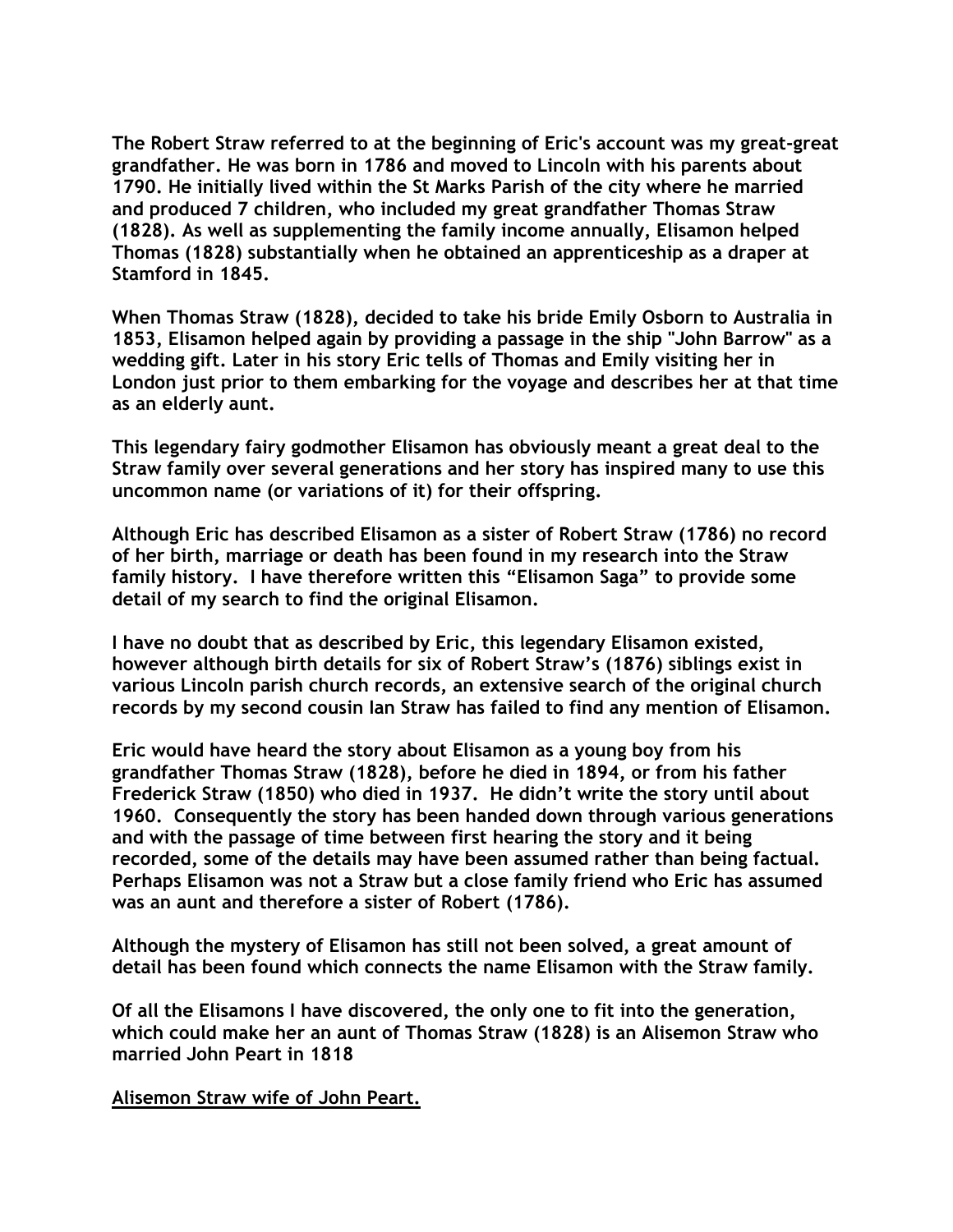**The only record that I have found is that an Alisemon Straw married John Peart at St Nicholas Church, Skirbeck (nr Boston), Lincolnshire, on 2 February 1818. No other details of Alisemon were in the marriage record and no other details of her parents, birth or death have been found.** 

**Based on the date of the marriage, Alisemon must have been born about 1790 and therefore could have been a sibling of Robert Straw (1786). Robert's parents, George Straw (1754) and Mary Walker were married in 1785. Alisemon therefore could fit into the details of Eric's account as an aunt of Robert's children,** 

**Alternatively she could have come from another of the related Straw families living in Lincolnshire in this period. Although there are extensive church records of these families, no record of Alisemon has been found.**

**John Peart and Alisemon Straw had a daughter Martha, born at Boston in 1821. Martha Peart (1821) married Robert Straw (1817) who was baptised at St Nicholas church, Lincoln, in 1817. This Robert Straw (1817) was the second son of Robert Straw (1786) and an older brother of Thomas Straw (1828).** 

**If Martha's mother, Alisemon, was actually the sister of Robert (1789), then she would have been an aunt of her son-in-law Robert (1817) making Robert (1817) and his wife Martha Peart first cousins. This is of course possible and could explain how Robert (1817), born and brought up in Lincoln, came to know and fall in love with Martha Peart born and brought up in Boston.** 

**The main problem with this possible explanation of the Elisamon saga is the marriage of John Peart to Alisemon Straw. The marriage took place in Boston, not London as would be expected and John appears to have spent most of his life in Boston. He was listed as a coachman in the 1818 and 1828 baptism register entries of his children, a farmer in the 1832 register and a land agent on Robert and Martha's marriage certificate of 1849. This does not sound like the son of a rich widow living in London as per Eric's story.**

**So until we can find more information about this Alisemon Peart (nee Straw) the "fairy godmother" saga remains unsolved.**

**Robert Straw (1786) and his younger brother John Straw (1792) married two sisters Sarah and Hannah Martin. Both families lived nearby in St Marks Parish until about 1830 when Robert moved to 30 Bailgate, Lincoln.**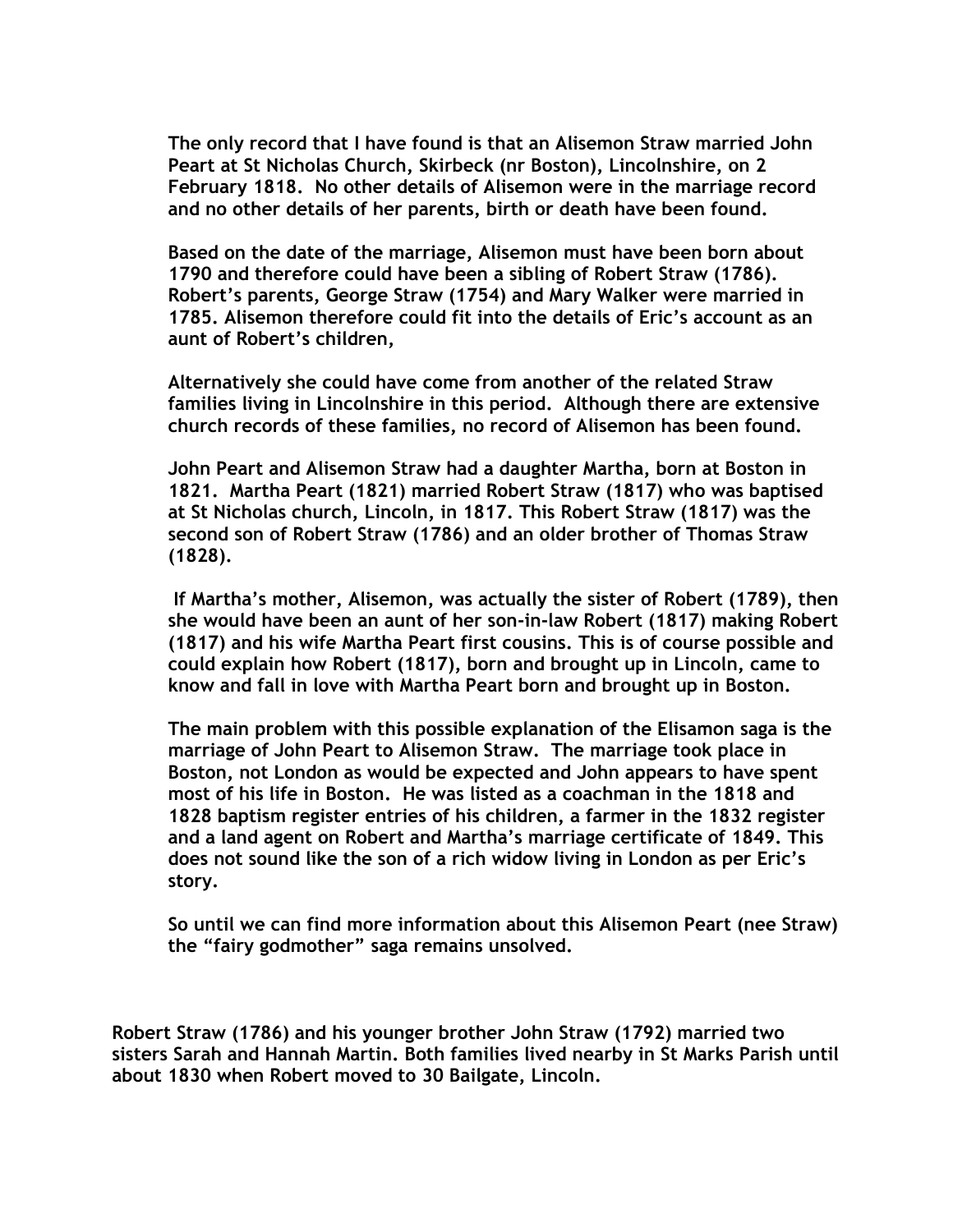**Robert Straw (1786) married in 1809** 

**John Straw (1792) married in 1815 and is recorded in the 1841 census as living in St Marks Place, and it is assumed he was living at that address since about 1815. Although we have no details of the exact address for Robert prior to 1830, we assume it was close to John and therefore possibly also in St Marks Place. Both the Straw families were very close as both Robert and John worked as joiner/carpenters at the Lincoln Cathedral.**

**Another Lincoln family recorded in the 1841 census living in St Marks Place is that of William and Jane Marfleet. William Marfleet was born in 1785 and married in 1806 and was therefore of similar age to both Robert Straw (1786) and John Straw (1792) and as close neighbours, it must be assumed they were close friends.** 

**William Marfleet (1785) had a younger brother Thomas Marfleet (1790) who married Sarah Watson in 1811.** 

**Being all of similar age and married about the same time it must be assumed that the four families, Robert and Sarah Straw, John and Hannah Straw, William and Jane Marfleet, Thomas and Sarah Marfleet were all very close friends.**

**Although the spellings of the name differ slightly:-**

**John and Hannah Straw had a daughter named Alicemon born in 1816 Thomas and Sarah Marfleet had a daughter named Elisamon born in 1813 William and Jane Marfleet had a daughter named Elisamon born in 1816** 

**There are several other Elisamons in both families but why this unusual name was chosen is unclear. To be the elusive "fairy godmother" Elisamon must have had access to her wealth by about 1840 in order to assist in Thomas Straw's (1828) education as a school boy and in his indenture as an apprentice draper in 1845. She must therefore have been born prior to about 1820. This eliminates all other Elisamons found so far, except those listed above.**

**Although these Elisamons are of a different generation to that from Eric's story, could any of them have been the fairy godmother.**

## **Elisamon Straw, daughter of John and Hannah Straw**

**Elisamon (or Alisemon) was born in 1816 in Lincoln and was a first cousin – not an aunt - of Thomas Straw (1828) and only 12 years older than him. She could have hardly been described as an elderly lady in 1853 as she was then only 37. It is also recorded that she married John Gilby in York, which does not fit in with Eric's story that she married the son of an elderly widow from London.**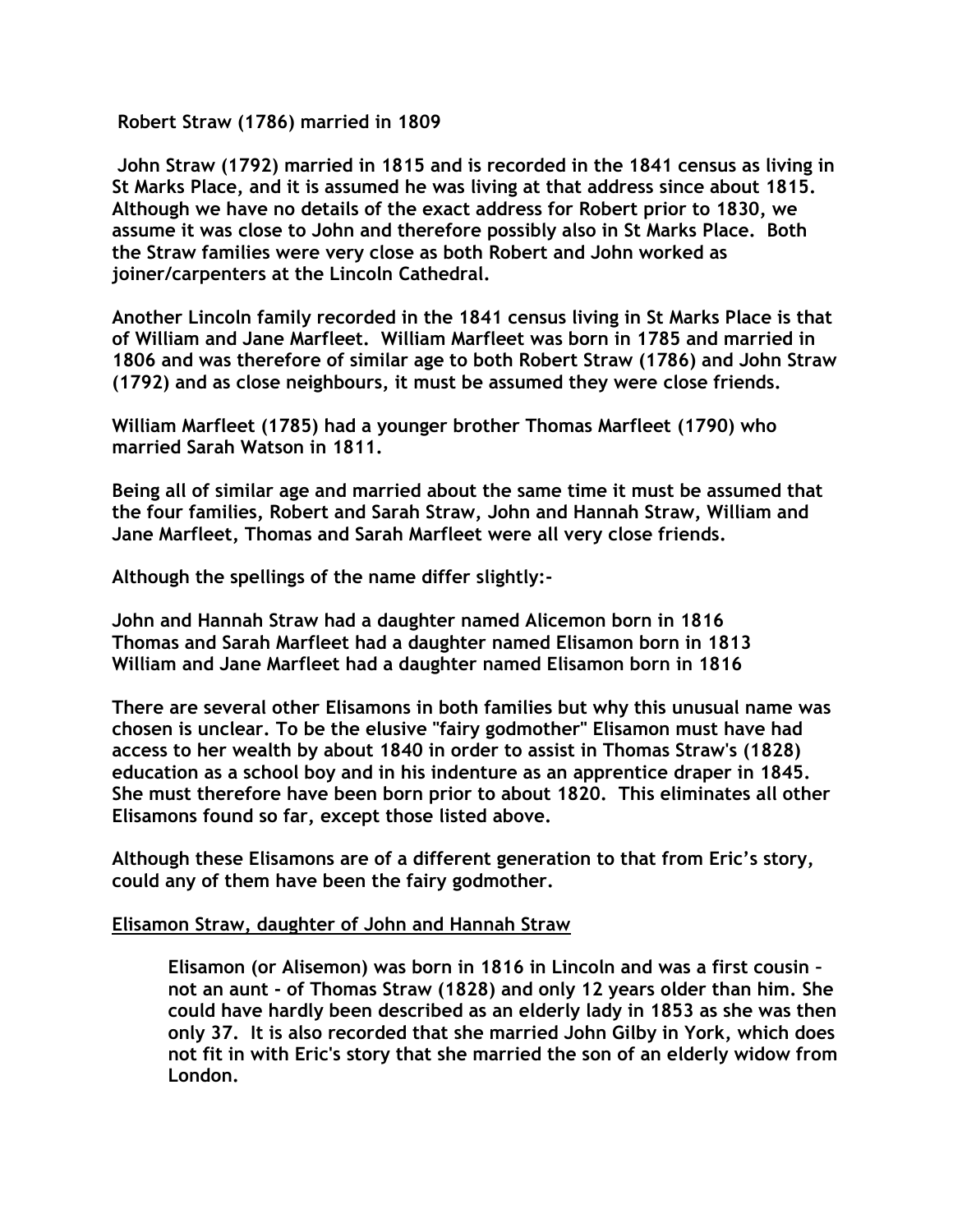**She can be eliminated as the fairy godmother but her story is very interesting and is worth recording.**

**She married John Gilby in York on 17 October 1842 at the age of 26. John was born in Kirton Lincolnshire on 8 January 1812 and was aged 30. He was a grocer and in 1851 was residing at 6 New Bridge St, Micklegate, York. They had five children born in York. Emily Gilby (1845), James Gilby (1846) Emma Gilby (1848), John Straw Gilby (1850) and George Gilby (1853).**

**In 1853 the whole family together with other Gilby family members emigrated sailing from Liverpool on the "William Truscott" arriving in New York on 9 Nov 1853. The "William Truscott" made several voyages later in the 1850s carrying large numbers of Morman emigrants to the USA under "appalling" conditions, but there is no evidence to indicate that the Gilbys had become Mormans.**

**The remainder of the group were:**

**James Gilby Snr. (1782) a retired farmer, John's widowed father who had been living with John and Alisemon in York in 1851.**

**Charles Gilby (1824), a younger brother of John**

**Elizabeth Gilby (nee Smith), wife of Charles (1824)**

**William, Robert, Charles and Mary Gilby, children of Charles and Elizabeth.**

**Included in the group of Gilby families was Emily Straw (born about 1829) who was apparently a servant for Charles and Elizabeth. I assume she was a relation of Alisemon but as yet I have been unable to identify which family Straw she came from.**

**Another Gilby who emigrated about the same time was**

**George Gilby (abt 1829) relationship unknown, who arrived in New York several days earlier on the "Star of the West"**

**The group of Gilbys settled in Ontario, Canada.**

**The 1861 Canadian Census shows John (1812), aged 48, as a farmer living in a single story log home in Trafalgar Township, County Halton, Ontario, Canada. Also living with him are the following all of whom, except Frank, were born in England:**

**Alisemon Gilby (nee Straw) his wife, aged 44.**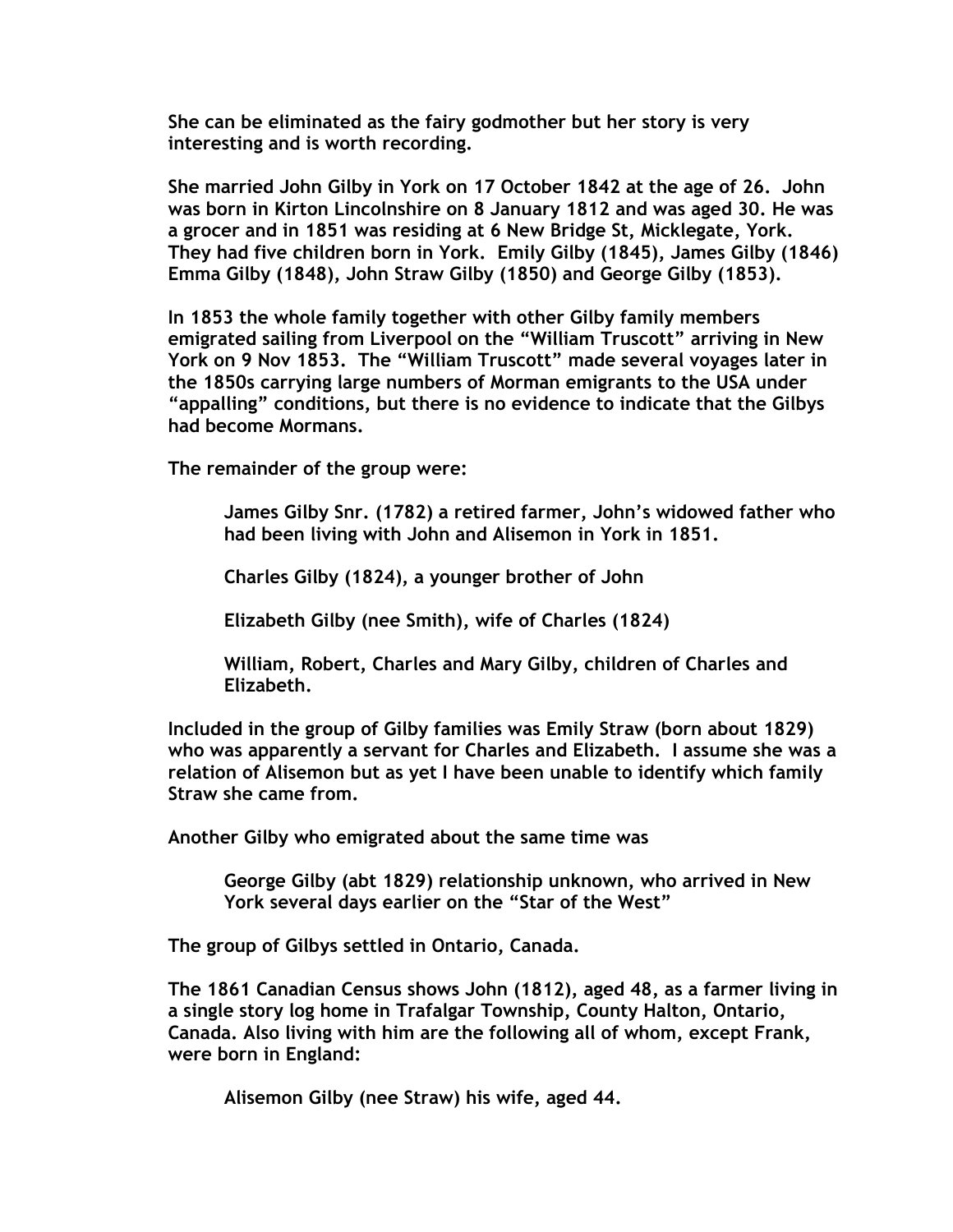**Emily Gilby aged 17, unmarried daughter. James Gilby aged 15, unmarried son Emma Gilby aged 12, unmarried daughter John Gilby aged 11, unmarried son George Gilby aged 9, unmarried son James Gilby Snr aged 81, John's widowed father James Gilby Jnr aged 40, a younger brother of John who had emigrated later Charles Gilby aged 11, probably the son of Charles and Elizabeth Emily Straw age unlisted but still unmarried Frank Gilby age unlisted but born in Trafalgar**

**John Gilby died at Trafalgar on 15 February 1863 at the age of 51.**

**James Gilby Snr, John's father died at Trafalgar on 18 December 1864 at the age of 82**

**About 1880 the widowed Alisemon Gilby remarried, this time to her brother-in-law James Gilby Jnr who was living with the family in Trafalgar in 1861.**

**In about 1874, the three sons of John and Alisemon, James, John and George, moved from Canada to Grand Forks County, North Dakota, as "homesteaders" and a village was founded in 1887 and named Gilby after these original settlers. In 1882, their sister Emma Gilby came to keep house for her brothers.**

**Abner Abbey was born in Ontario Canada on 9 August 1849. In 1870 he moved to Wisconsin for two years and then spent some time in Montana and some southern states of USA where he drove a stage coach. In 1873 he came to Dakota where he had some exciting adventures driving mule trains, and being involved with General Custer and skirmishes with the Indians. He met up with the Gilby brothers to discuss land sales and in 1884 Abner Abbey and Emma Gilby were married in nearby Grand Forks.**

**Abner became a very successful farmer and they had three children, another Alisemon George and John Abbey.**

**In their old age Emma's mother Alisemon and her second husband James Gilby Jnr moved to Gilby North Dakota and lived with the Abbey's until well into their 90s.,** 

**Aliceman Gilby (1816) (nee Straw) was therefore definitely not the fairy godmother**

**Elisamon Marfleet, daughter of William and Jane Marfleet**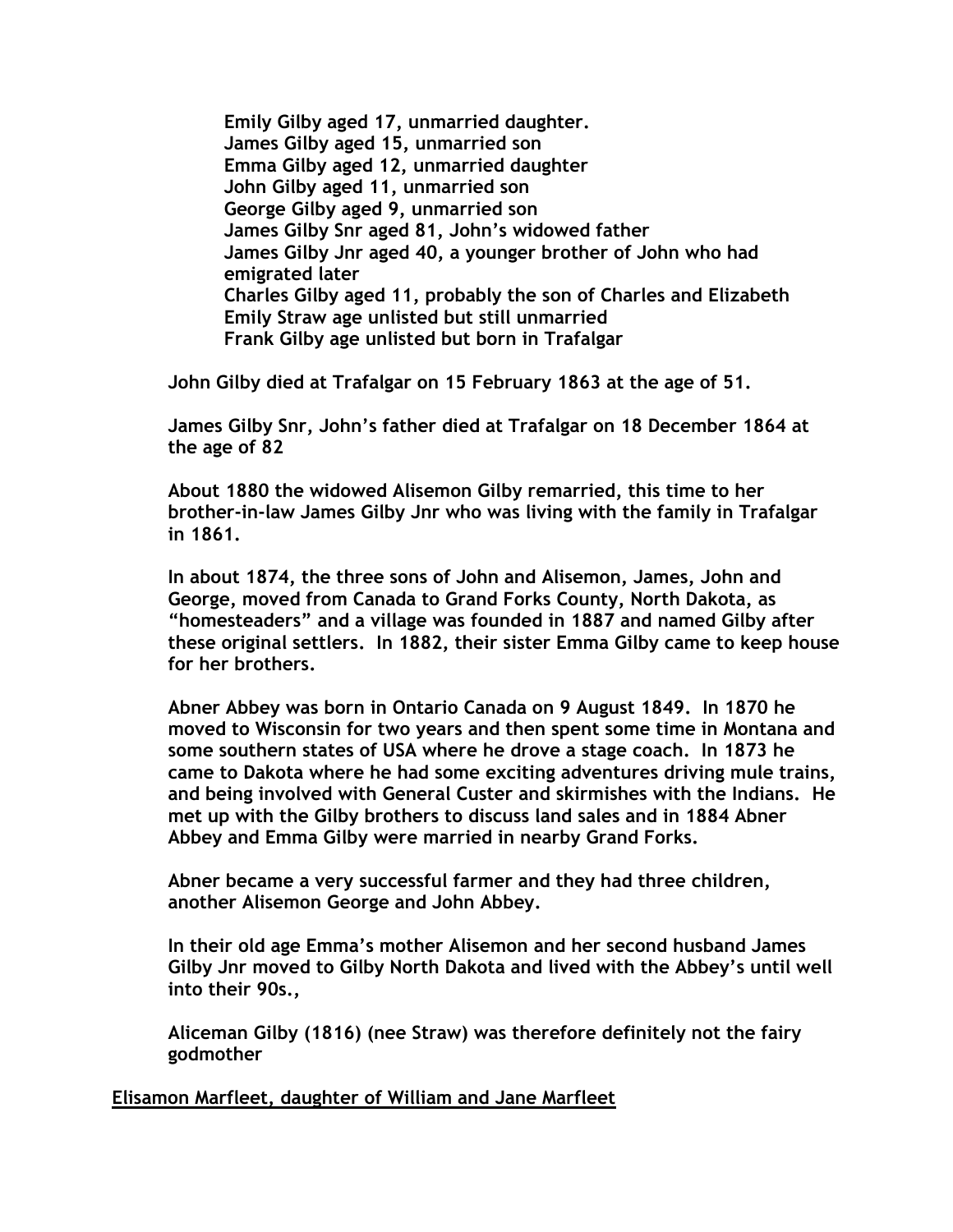**This Elisamon never married, and was buried as Elisamon Marfleet in 1894. In the 1841 census she is recorded as was working as a servant for another Straw family, Frederick Straw and Sarah Winn at Stone's Place, Skellingthorpe. Frederick Straw (1796) was a second cousin of Robert Straw (1786) indicating another close connection between the Straw and Marfleet families. In 1871 and 1881 she was living with an unmarried sister at the family home in St Marks Place, in Lincoln. In 1891 she was recorded as living alone but still in Lincoln. As she never married and did not live in London, she also can be eliminated.**

## **Elisamon Marfleet , daughter of Thomas and Sarah Marfleet**

**This Elisamon was born in 1813 and married Robert Rowland in 1835. To date we have found no further information about her and from here on, the story is only based on assumptions until we find further evidence. The possibility of this Elisamon being the fairy godmother is as follows.**

**As a young girl, prior to about 1830, she lived close to both Robert and John Straw, and would have been a close friend of both families. She would have been about 14 years old when Thomas Straw (1828) was born and may therefore have formed a close bond with him and could be considered as an aunt to the young child although she was not related. From my own experience as a young boy, I referred to many of my parent's friends as "Aunt" or "Uncle".**

**Eric wrote his history of the family in 1960 from his memory of stories told to him by his grandfather, Thomas Straw (1828) or his father, Fred Straw (1858), many years before he put the story into print. Neither Eric nor his father would have ever met Robert Straw (1786) and so the details of the Elisamon story must have been related by Thomas (1828) based on his memory of what he had been told by his father Robert (1786). Although this might be difficult to digest it shows that the story has been passed down through several generations and it is not surprising that some of the details may be incorrect.** 

**Although we must accept the main points of the story, some of the details may be based on Eric's assumptions from what he remembered being told, rather than true facts. He refers to Elisamon as being a sister of Robert Straw (1786) and being "Miss Straw" but these details may have been his own assumptions from what he remembers being told about "Aunt Elisamon".**

**There is therefore a possibility that Elisamon was not a relative and may have been Elisamon Marfleet. Assuming this was the case, then the rest of**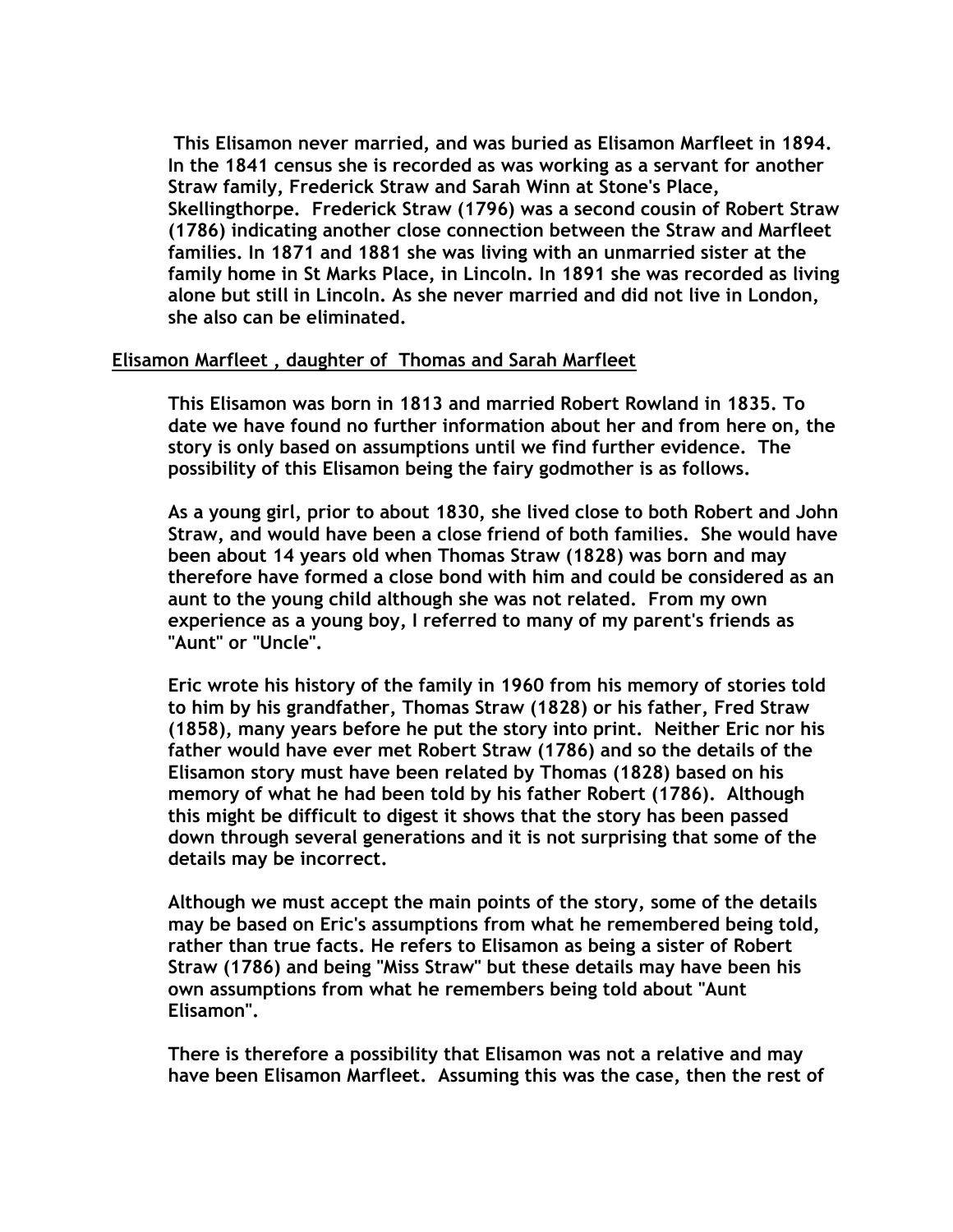**Eric's story could apply to Elisamon Marfleet, born in 1813, daughter of Thomas and Sarah Marfleet.** 

**If she went into service as a young girl, this would be about 1829/30. It would take some time for her to "take responsibility of the household." If this took 3 or 4 years then it may have been about 1833 when she was offered the position in London by the wealthy widow visiting her employer.**

**Eric refers to this widow's name as "Clayton" but again this detail may have become confused as the story was passed down through the generations. We have found no records of Claytons which would fit into the story, however there was a wealthy family of Clayton living in Lincoln about this time.**

**It is therefore possible that Elisamon Marfleet was employed in Lincoln by the Clayton family from about 1829 to about 1833, and then moved to London as a personal maid to the "wealthy widow" who was a friend of the Claytons. As a very capable young woman aged about 20 years old, it is not surprising that she attracted the attention of the widow's son and a marriage in 1835 is very possible. Unfortunately this does not tie in with the idea she was elderly when Thomas and Emily left for Australia in 1853, she would only have been about 40. Perhaps Eric just assumed she was elderly at that time.**

**It is recorded that Elisamon Marfleet married Robert Rowland at St Peter at Gowts church Lincoln in 1835. If we have discovered the correct Elisamon, then the "wealthy widow" was named Rowland and any further information about the "fairy godmother" will come from research into the Rowland family. To date we have found no Rowland records which would confirm we are on the right track**

**A preliminary investigation of Rowland births shows several christenings between 1817 and 1836 at St Peter at Gowts, Lincoln. Although Robert Rowland is not included amongst them, it is possible he came from this local family as his wedding to Elisamon Marfleet took place at St Peter at Gowts, Lincoln. How could this fit into the idea of the Rowlands being a wealthy London family?**

**We are told that the wealthy London widow was visiting when she first met Elisamon. A possible reason for her visiting Lincoln is that she originally came from Lincoln and had returned to visit old friends, the Claytons.**

**Although the whole scenario I have painted is possible, we need much more evidence before we have any confidence in the possibility that she was the fairy godmother.**